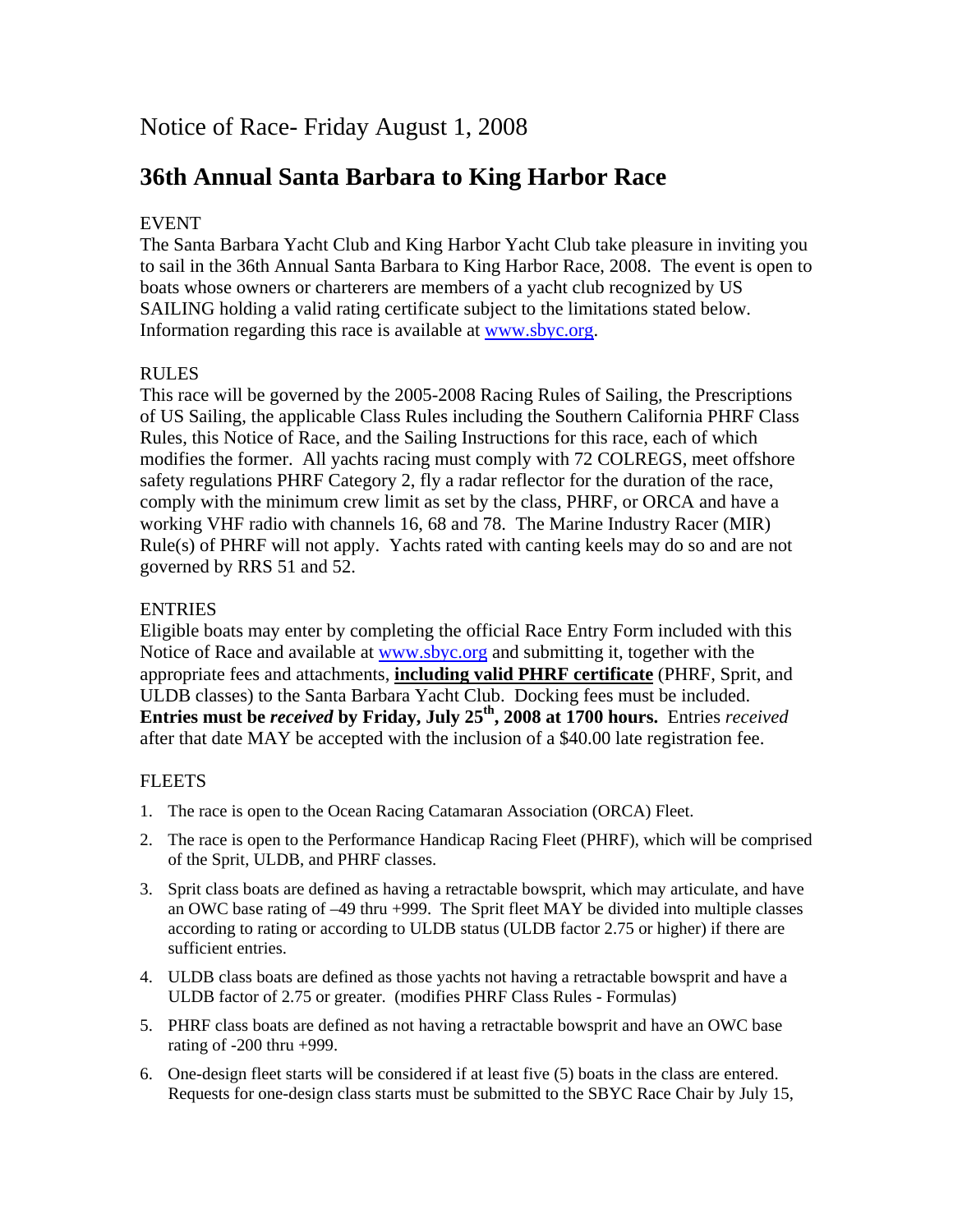2008. Such requests must include a list of at least five (5) boats in the class that will be entered in the race. One-design boats unable to establish a class shall be registered in a PHRF Class.

PHRF class boats will be separated into classes based on entries received. Class breaks will be published in the Racing Packet/Sailing Instructions. There will be approximately eleven classes including Sprit, PHRF, ULDB and ORCA.

#### **TROPHIES**

Trophies will be awarded at the King Harbor Yacht Club on Saturday, August 2nd at 1600 hours. Classes will be awarded take home trophies based upon the number of entrants.

### DOCKAGE

SBYC- Dockage will be available for registered boats at the fee of \$.60 per foot per night. Arrival date must be included in entry forms along with fees. Rafting will be necessary and assignments will be issued when you check in on Channel 78 as you enter Santa Barbara Harbor.

KHYC- Upon finishing in Redondo Beach, yachts needing guest moorage will be met by KHYC docking committee boats to be escorted to a mooring location.

#### REGISTRATION

Race packets, Class lists, Notices to Competitors, drink tickets and race clothing will be available on the lower deck at SBYC at the following times:

Thursday, July 31 1300-1900 hours

Friday, August 1 0800-1000 hours

Race clothing may be ordered in advance with your registration form.

### SCHEDULE OF EVENTS

### Wednesday, July 30:

 SBYC's famous "Wet Wednesday Races" followed by post-race party and BBQ. Thursday, July 31:

Registration Desk opens at 1300. Racer's cocktail party starts at 1700. BBQ and buffet available 1800 to 2130. Live band and dancing begins at 1700.

### Friday, August 1:

SBYC Racers Breakfast Buffet 0730 to 1000. First start at 1200.

### Saturday, August 2:

Trophy Presentation at KHYC at 1600, followed by music and the famous Jumbo Shrimp Feed with seatings at 1800 and 1930. Dinner tickets must be ordered in advance thru KHYC (see reservation form).

### GENERAL INFORMATION

The Santa Barbara and King Harbor Yacht Clubs will be offering their club facilities including showers and galleys to participants. No parking is available at either club facility. Travel by car to SBYC may be delayed by the well attended Santa Barbara Fiesta activities Wednesday thru Saturday. Questions may be directed to the following: